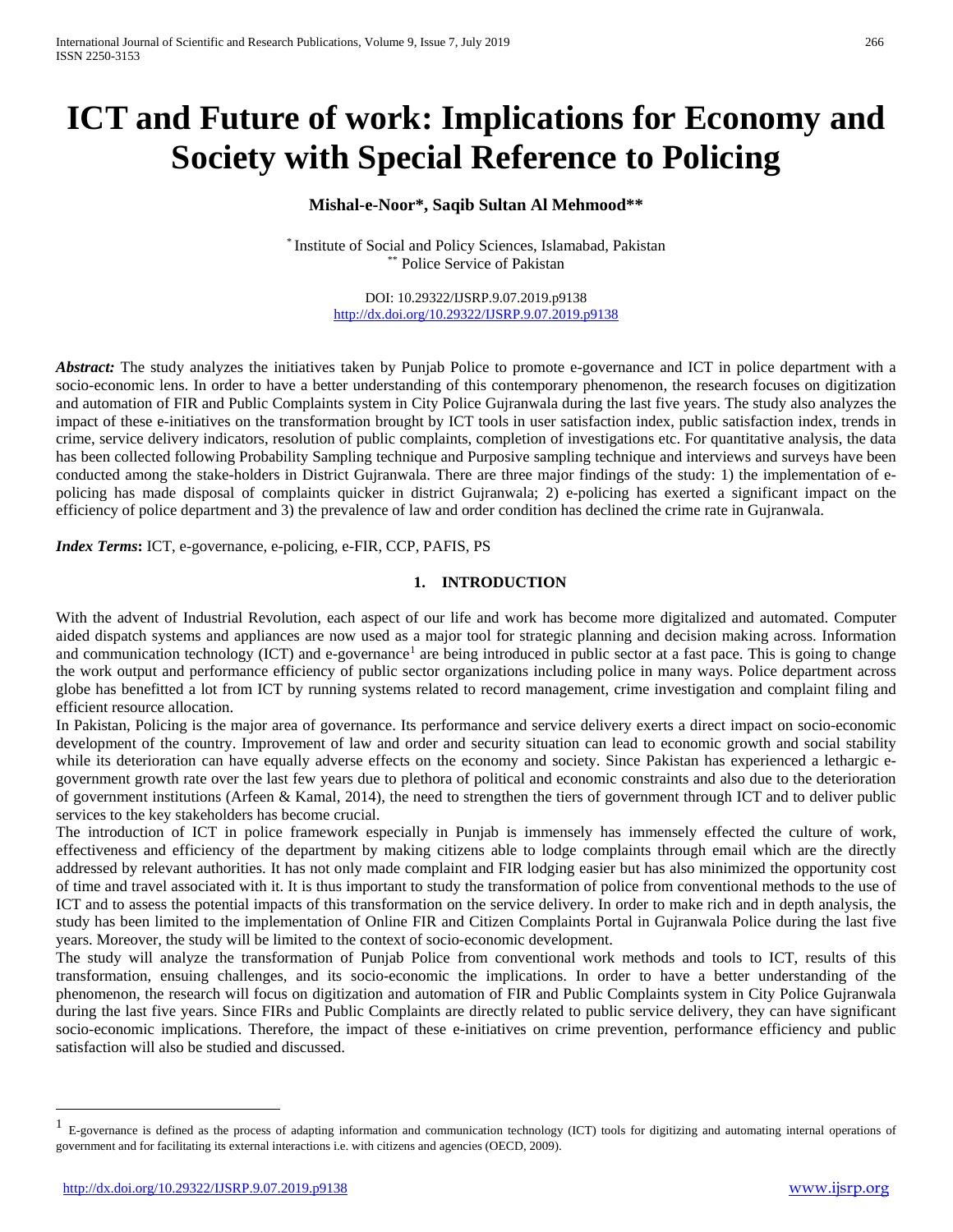International Journal of Scientific and Research Publications, Volume 9, Issue 7, July 2019 267 ISSN 2250-3153

*The study aims to address the following research questions:* 

- 1. To study the initiatives taken to implement E-Governance and ICT in Punjab Police.
- 2. To examine the impediments in introduction of ICT and E-governance in Punjab Policing
- 3. To understand and evaluate the impact of this technological transformation on police work-culture, service delivery and performance efficiency in District Gujranwala

#### **2. LITERATURE REVIEW**

A large amount of literature is available on the subject of ICT and future of work and its implications for society and economy. It reveals that governments are increasingly moving towards E-Government, whether in developed or in developing countries. In developed countries, the implementation of E- Government initiatives aim more and more at effective service delivery to citizens (Mahmood, 2013). The E-Government paradigm emphasizes coordinated network building, external collaboration, and customer services rather than the traditional bureaucratic paradigm, which emphasizes standardization, departmentalization, and operational cost‐efficiency.

For many developing countries, successful implementation of E-Government programmes is dependent both on national IT plans and e-readiness assessment plans. The most significant implementation challenge is perhaps security which requires security solutions like encryption, digital signatures, passwords and user names (Alshehri and Drew, 2010). (Chan, Brereton, Legosz, & Doran, 2001) emphasized that rapid flow of information has enhanced the performance of the police department in Queensland. It has also transformed the department by upgrading the methods of dealing with crime and law disorder. The technological advancement in Queensland Police Service (QPS) further sheds light on the apprehension that increased access to computers and information is not a short cut to improve the functioning of police department. In order to increase the return on investment in IT, the organizational structure of police department also needs to be changed.

(Frank & Binpe, 2013) examined the role of information and communication technology (ICT) in effective policing by employing cross-sectional survey method for data collection. The sample comprised of six hundred respondents selected using multi-stage random sampling technique and purposive technique. For empirical evaluation of the relationship between the variables, Pearson's Product Moment Correlation technique was used. The results confirmed that ICT and other technologies improve the performance of the police department.

(Jackson, Greenfield, Morral, & Hollywood, 2014) analyzed the potential correlation between information technology and the performance of police activities. Logic model was employed to empirically analyze the budgetary and productivity effects of IT investments. The findings confirmed that IT system exerts a significant positive impact on law enforcement. The study further stressed that the role of IT is that of a multiplier to increase potential productivity of police department.

Since digitalization and automation of work in Punjab police is a rather contemporary phenomenon in case of Pakistan, only a few studies have analyzed the impact and implications of this transformation in police department in the socio-economic perspective. The absence of appropriate data for research is the major limitation in this regard. However, (Ellahi & Manavari, 2010) examined the key determinants behind the acceptance of technology and attitude of police officers towards the use of information and communication technology. For empirical analysis, data was collected from 200 respondents across Pakistan. The results concluded that psychological response and organizational reactions of implementing ICT in police department cannot be neglected if we want to improve the performance of police department otherwise, this extraordinary development rate of IT can make the economies suffer from additional costs. The study further suggested that the police department and IT policy makers should collaborate for better outcomes.

(Perito & Parvez, 2013) argued that the effectiveness and efficiency of police department can be enhanced by improving police-public relation. In this regard, the role of media is significant. One such attempt to halt extremist violence is by broadcasting police activities in the community and also by reporting district and provincial level news on local television channels. The study further concluded that implementation and adoption of innovative technology is assisting to fight against criminal violence, terrorism and has made the process of filing complaints quicker and easier.

(Arfeen & Kamal, 2014) explored the future prospects of e-government and ICT in Pakistan by briefly describing various egovernment projects and a number of diverse initiatives in Balochistan province. Case-Study-based approach was used for data collection and analysis at provincial and district level. The findings confirmed the willingness of government officials to use ICT as a tool to speed up operations and to improve their performance. The findings further declared that lack of IT skills, capacity building and cultural issues to be the major impediments in efficient utilization of resources.

(Haider, Shuwen, & Abbassi, 2015) investigated the variables that facilitate the adoption of e-government driven institutions in Pakistan. The study stressed that e-government has become an integral part of public administration and employed "unified theory of acceptance and use of technology" (UTAUT) model to analyze the penetration of e-government services in Pakistan. The data was collected through online survey. Factual spellbinding examination was applied on the response received from 200 Pakistani nationals. The findings suggested that government needs to publicize the rights of individuals and spread awareness among them about an appropriate way of using them to make the system more efficient.

The review of literature reveals that there is a serious dearth of knowledge on the subject with special reference to policing in the context of Pakistan. It emerges that no research on 'implementation of E-Governance in City Police Gujranwala' has been conducted so far and this is what this study shall focus upon. Thus, the study of City Police Gujranwala in this context is unique and new in its orientation and scope.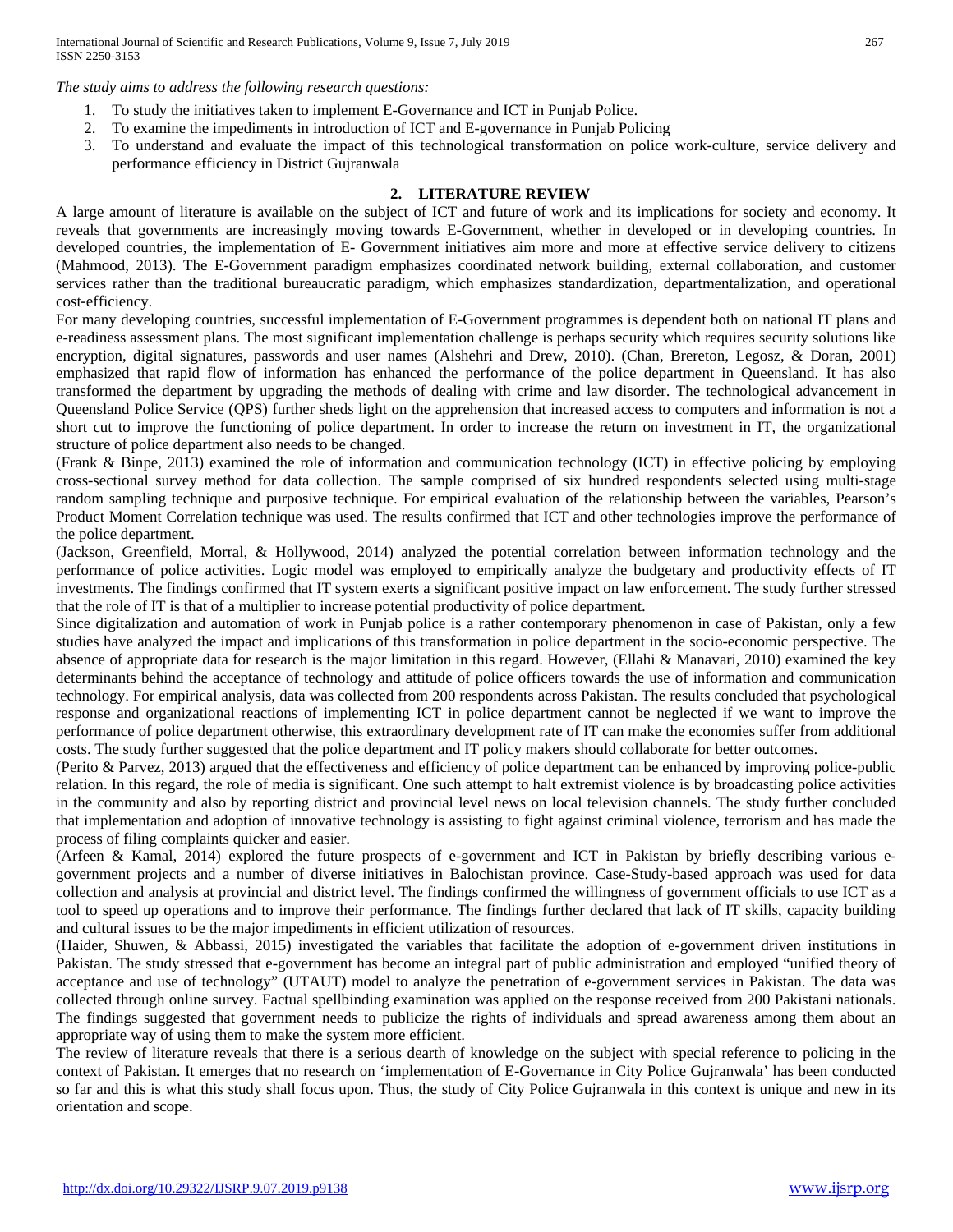#### **3. DATA AND METHODOLOGY**

For this study a mix of Quantitative and Qualitative research methods has been used. The Quantitative method has been applied to studying the numerical data pertaining to status of implementation of ICT and the changes brought by this change of work tools vis a vis trends in crime, service delivery indicators, resolution of public complaints, completion of investigations etc. in order to study objective outcomes of this transformation. Qualitative method has been applied to understand and analyze the challenges of this transformation and its socio-economic impact by conducting key informant interviews, raising and focusing on the relevant aspects of the research questions, including but not limited to; How ICT is changing the future of policing work? How is ICT influencing the perception of transparency? Why many people still resist this transformation? How is this transformation impacting the society?

For data collection Probability Sampling technique has been used to conduct interviews and surveys among the stake-holders i.e., clients or users of the Citizen Police Portal among general public and complainants of E-FIRs in District Gujranwala. Both primary and secondary sources have been used for this study. Primary sources include interviews and surveys which have been carried out to collect first hand data primarily from general public and police officials. Citizens and police officials randomly selected from each of the ten police sub-divisions in Gujranwala District, including Qila Didar Singh, Noshehra Virkan, Khiali, Cantt, Wazirabad, Satellite town, People's Colony, Kotwali, Kamoke and Model Town, were interviewed and surveyed upon. The secondary sources include books, journals, newspaper articles, websites and research papers. The sample of the study comprised of 190 respondents. To triangulate the findings of the survey, have deeper insights and include the perceptions of the diverse stakeholders, approximately ten community members and ten police officers from each sub-division of District Gujranwala were included in the survey. The first category of questionnaire is filled by 45 citizens who have ever interacted with police department within District Gujranwala; the second category is filled by 45 police officers from the target area; the third category is again filled by 50 citizens and the fourth category is filled by 50 police officers. The data gathered through this survey is entered into an SPSS database and then frequency tables and cross-tabs have been generated to respond to the key question.

# **4. E-GOVERNANCE IN PAKISTAN**

Pakistan passed its first ever national IT policy in 2000. With substantial shifts in technology, National IT policy was replaced by Digital Pakistan Policy in 2017. As per United Nations e-government survey, Pakistan ranked 137th out of 192 countries in 2003, 136th in 2005 and 131st in 2008. In 2010, the ranking fell drastically to 146th. Similarly, in 2012, it further dropped to 156th. In 2016, Pakistan stood at 159th position and as per latest measure, the country's position is 148th as of 2018.



*Source: United Nations e-government survey 2018 (Pakistan)*

The major high score countries include United States, Canada, Denmark, Finland, Netherlands, Japan, Australia and all high income countries that have enough resources to expand e-governance initiatives. However, the neighboring emerging economies such as India and China rank 96<sup>th</sup> and 63<sup>rd</sup> as per 2018's ranking whereas, Afghanistan ranks 177<sup>th</sup> and Iran holds 86<sup>th</sup> position. The major contributing factor behind Pakistan's low ranking has been the system of public service delivery being outdated and cumbersome. During the period 1976 to 1997, more than 200 recommendations were formulated and recommended by Pakistan Public Administration Research Center to cater the quality of public service delivery. However, only 53% of the total recommendations were approved which resulted in wide range of inefficiencies.[2](#page-2-0)

# *4.1. E-governance initiatives in Punjab*

Since a great deal of practices are associated with provincial and local administrations, Punjab government has taken multiple initiatives during last five years and also passed Punjab IT Policy in 2018 to automate governance. The major initiatives include: 1) digitization of all police stations in the province; 2) attendance through biometric verification; 3) deployment of Hospital management information system (HMIS) at district and tehsil level headquarters (DHQ and THQ); 4) supervision of field staff and monitoring of health, agriculture, livestock, irrigation, education, irrigation through mobile phones; 5) Vaccination coverage from 22 percent to 92 percent ; 6) digitization of agricultural land record and use of remote sensing techniques using satellite imagery.

The digital policy further recommended to introduce e-procurement system to renovate the landscape of public procurements, to implement office automation systems as communication platform and e-filing systems. Moreover, the policy also ensured the integration of law and order initiatives such as traffic management, video surveillance and safe cities project. The Punjab IT policy

 $\overline{a}$ 

<span id="page-2-0"></span> $2$  Punjab passes its first ever IT policy", Published in MIT Technology review on May 29, 2018. To be retrieved at: <http://www.technologyreview.pk/punjab-set-to-pass-its-first-ever-it-policy/>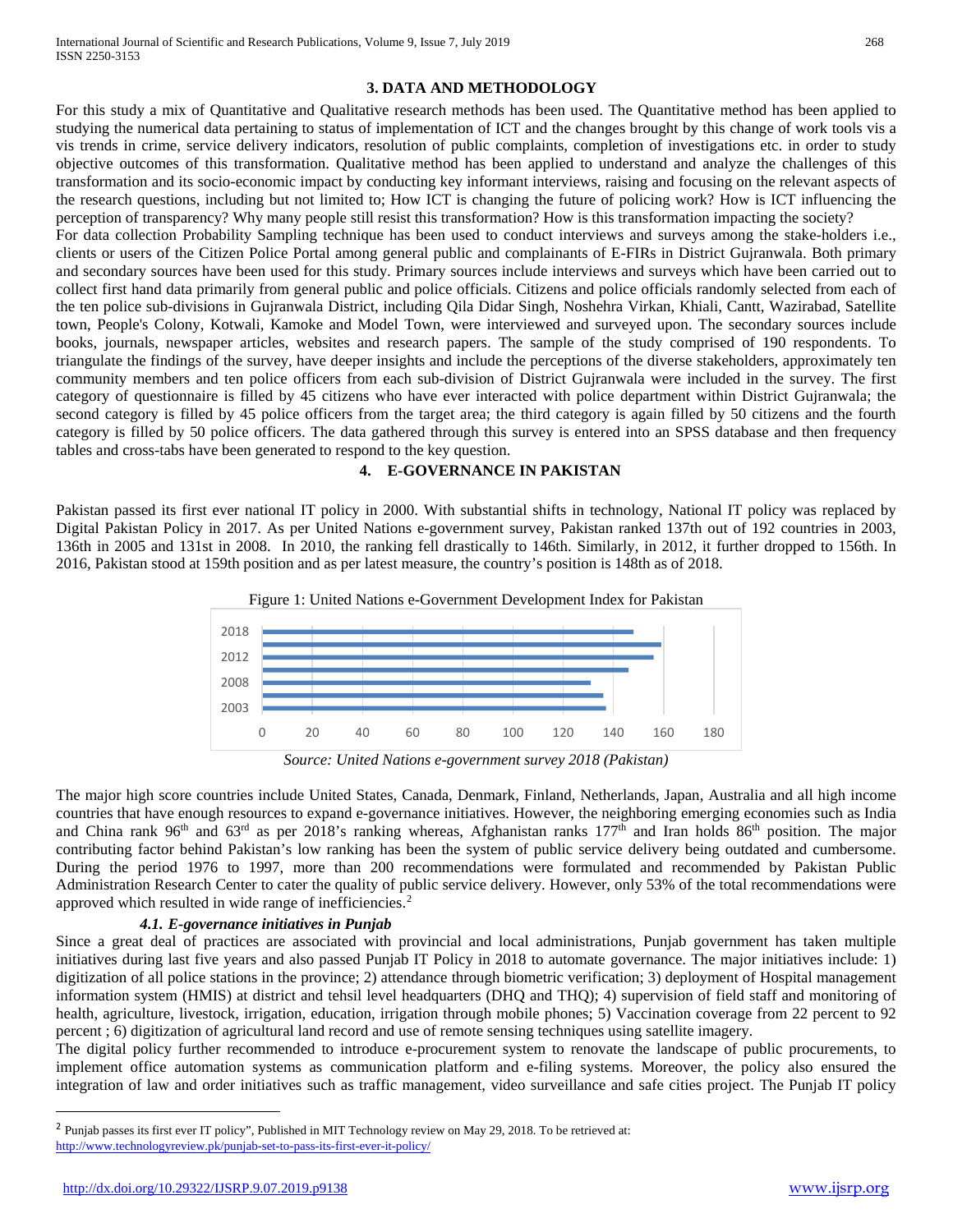2018 further aims to implement some initiatives in years to come which include: provision of trainings on Internet of Things (IoT), setting up regional offices of PITB across the province and provision of free and easily accessible ICT resources to socially vulnerable people in an inclusive manner.

# *4.2. ICT initiatives in Punjab Police*

Punjab police has taken the lead in embracing the new technologies. All the police stations of Punjab have been equipped with ICT infrastructure and personnel. As a major initiative electronic registration of FIR (E-FIR) has been successfully implemented all over the province without exception. All the police station record including daily station diary and progress on investigations has been digitalized and made available online across Punjab. Currently, different online portals, applications and technologies are being used by Punjab police on regular basis to carry out day to day official business including Crime Mapping, Police Station Record Management System, Pakistan Citizen's Portal (Prime Minister Delivery Unit), IGP Complaint Cell, Tenants Registration System, Hotel Eye System, Bio Metric Identification Devices, Online Beat Book, E-Gadget, Anti Vehicle Lifting System, Human Resource Management Information System, Driving License Management System, Police Kidmat Markaz, Police Khidmat Counter DHQ, Welfare Eye, Pukaar (15), Criminal Record Management System, Video Conferencing, Online Video Surveillance of Police Stations, Front Desk and E-FIR. The whole system is integrated and is centrally monitored by the Inspector General of Police (IGP) office or Central Police Office, Lahore.[3](#page-3-0) Out of all these tools of e-governance, E-FIR and Citizen's Complaint Portal are directly related to the public and service delivery. Therefore, it is most important to study and analyze the performance of these two e-initiatives in detail.

#### *4.2.1. Electronic First Information Report (E-FIR)*

The process of investigation against each FIR in terms of recovery and arrest has been a huge challenge in the presence of manually maintained records. Starting from FIR registration to culprit nomination, case proceedings till a case closures, retrieval of FIR requires a lot time and work. Before the advent of E-FIR, 25 registers were maintained by each Police Station that comprised of crime reports, case diaries and FIRs etc. However, electronic First Information Report (E-FIR) launched in March 2017 under smart policing approach has transformed the conventional methods into a modernized policing regime by introducing an online registration mechanism where Police Complaint Center receives complaints through Short Message System (SMS) and voice calls on a short code (8787).[4](#page-3-1) Moreover, latest Android-based smart phones are loaded with various applications for recording and documenting crime. This technology has replaced the traditional pocket notebooks and has connected citizens with central command room. Now the life cycle of FIR i.e. from registration to tracking a FIR has been digitalized. The system automatically generates e-copies of FIR and the reports required at all levels of Punjab Police leadership i.e. from Station House Officers (SHOs) to IGPs. Moreover, the process is integrated with Police Human Resource Management Information System, NADRA and Anti Vehicle Lifting System etc. The system has transformed traditional methods and established a new regime of modern policing. The project is operational in all the 714 police stations across Punjab province.<sup>[5](#page-3-2)</sup> The PITB and the Punjab Police have also replicated this model in Sindh and Gilgit Baltistan. Installation of the same software in Balochistan is in progress. Since its launch 878,000 electronic FIRs have been registered which were 311,895 in 201[6](#page-3-3).<sup>6</sup> This shows the acceptability and adaptability of the program.

# 4.2.2. Front Desk, Complaint Management System (CMS) and Police Station Record Management System (PSRMS)

Front Desks were established in District Gujranwala in 2016 which function as Reception desks in police stations. The complainants approach the Front Desk where the complaint is entered in an e-application creating a permanent record of that complaint ensuring that no application is lost or ignored. That complaint has to be resolved in a stipulated time period by concerned police staff. The highups monitor all the entries made at police station level and analyze the public feedback and ratio of complainants satisfied with police performance in resolving their matter. Monitoring of complaints ensures that complaints are being cleared in a timely manner and no complaint is filed without valid or justified reason by investigation officers. Complainants can check the status of their complaints online using particular complaints credentials given to them at the time of entering a complaint. The E-FIR uses a QR code as well which eliminates the fabrication of fake FIRs. All the police station registers are now being maintained in PSRM. E-FIR includes full life cycle of an FIR i.e. from registration of an FIR to suspect details, investigation, case proceedings, recovery and closings all the record is maintained digitally and is available to all supervisory officers online for analysis and reports generation. Therefore, tracking progress of a case is now much easier.

 $\overline{a}$ 

<span id="page-3-0"></span><sup>&</sup>lt;sup>3</sup> Source: Punjab Police Website. To be retrieved at<https://www.punjabpolice.gov.pk/>

<span id="page-3-1"></span><sup>4</sup> Dogar, A. "Introducing Smart Policing", Published in MIT Technology Review. To be retrieved at: <http://www.technologyreview.pk/introducing-smart-policing/>

<span id="page-3-2"></span><sup>&</sup>lt;sup>5</sup> PITB official website. To be retrieved at[: https://pitb.gov.pk/efir](https://pitb.gov.pk/efir)

<span id="page-3-3"></span><sup>6</sup> PITB official website. To be retrieved at[: https://pitb.gov.pk/efir](https://pitb.gov.pk/efir)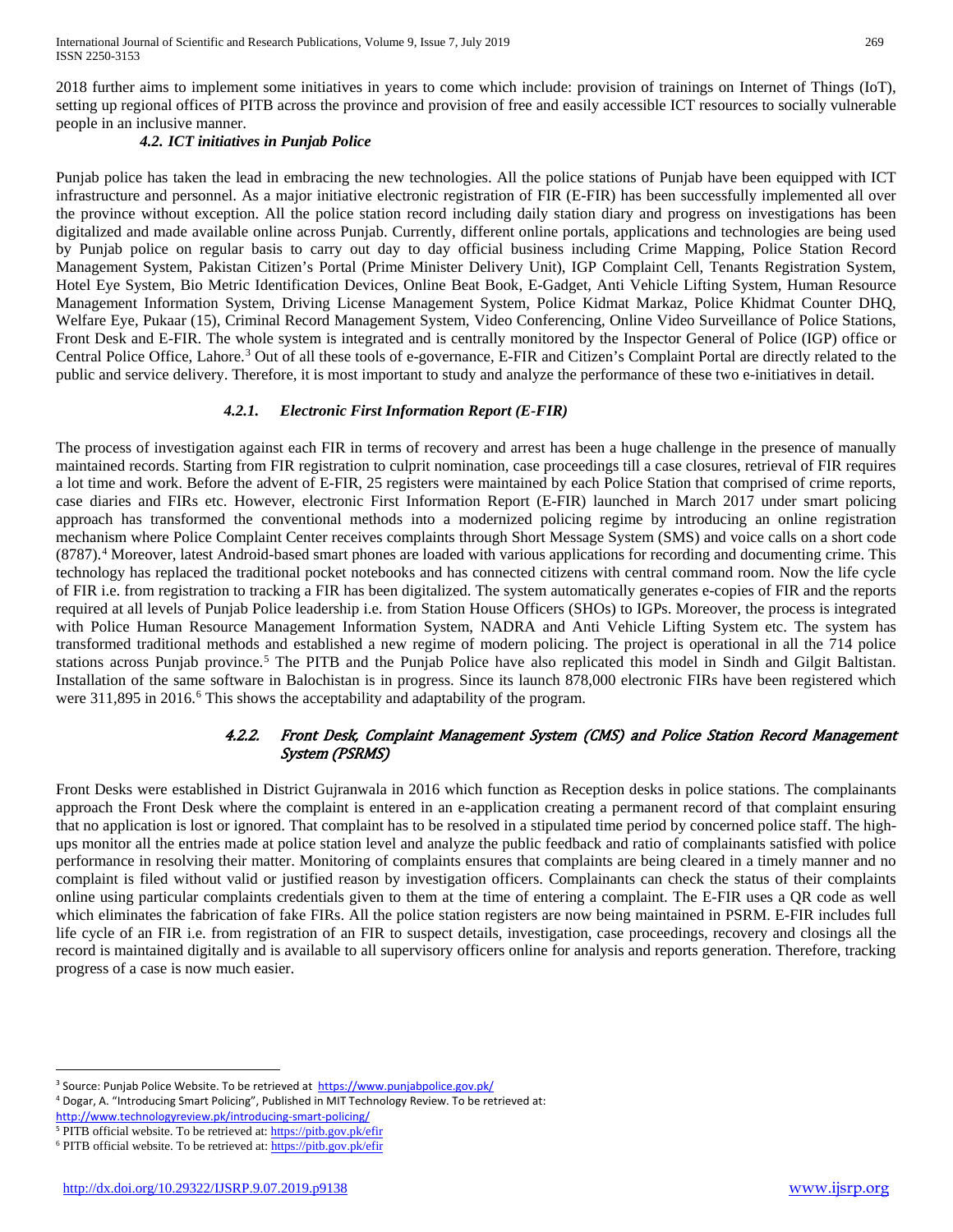# *4.2.3. Citizen's Complaint Portal (IGP Complaint Centre-8787)*

One of the initiatives of Punjab Police is the establishment of an integrated IGP Police Complaint Center. Previously the complaints were received through post or a person had to travel to Lahore to submit his complaint in person at the Inspector General of Police office. This initiative aims at receiving complaints through SMS and voice calls on a short code (8787). Moreover, complaints are also received online as well as through emails. A dedicated team of young IT professionals has been deputed to handle these complaints in an expeditious manner. The system is highly interactive and the complainant is kept in the loop till the disposal of the complaint. The complainant can view the progress of his complaint online and can send his feedback at any moment, online or through SMS. Following nature of complaints are entertained at the IGP Complaints Center: 1) Non-Registration of FIRs, 2) Faulty investigations, 3) Illegal detentions, 4) Arrests of innocent persons, 5) Registration of false FIR, 6) Slackness in Duty and 7) Demand of illegal gratification.

All complaints are sent to senior ranking officers for due action and in any case they are not marked to an officer below the rank of a Sub Divisional Police officer, who is bound to call the complainant himself within 8 hours and report to the IGP Complaints center that he has made contact with the complainant. Moreover, these officers have to send their final reports within stipulated timelines. For complaints of Illegal detentions and demand of illegal gratification the replies have to be submitted within 24 hours. Similarly, for complaints of Non-Registration of FIRs and Arrests of innocent persons the replies have to be submitted within 72 hours, and for rest of the types of complaints the reports are to be submitted within two weeks. Replies received from respective offices are cross checked by the staff at Police Complaints Center by making telephonic calls to the complainants. In case of any ambiguity or the complainant has expressed dissatisfaction regarding the reply, the matter is sent to a senior officer for verification. The complaint is not disposed of till it's either redressed or has proved to be false after verification by a senior officer. So far, 141,521 complaints have been entertained across Punjab, out of them 136,304 have been disposed of.<sup>[7](#page-4-0)</sup>

| IGP Complaint Cell 8787 Gujranwala |                       |                 |         |  |  |
|------------------------------------|-----------------------|-----------------|---------|--|--|
| Year                               | <b>Total Received</b> | <b>Resolved</b> | Pending |  |  |
| 2015                               | 786                   | 786             |         |  |  |
| 2016                               | 954                   | 954             |         |  |  |
| 2017                               | 544                   | 544             |         |  |  |
| 2018                               | 502                   | 502             |         |  |  |
| 2019                               | 523                   | 431             |         |  |  |

**Table 1: Performance of District Gujranwala - IGP Complaint Cell** 

*(Source: City Police Office Gujranwala, 2019)*

# **5. Results and Discussion**

Gujranwala is one of the prominent industrial cities of Pakistan. It is the 5th largest city of the Punjab and 7th amongst the most populous cities of Pakistan with 500,000 workers deployed in different industrial units of the city. Moreover, its share in national production is 9 percent and in revenue, it is [8](#page-4-1) percent.<sup>8</sup> This section undertakes an in-depth analysis regarding the role of E-policing in ensuring law and order condition in Gujranwala and its impact on user satisfaction index, public satisfaction index, trends in crime, service delivery indicators, resolution of public complaints and completion of investigations etc. In this backdrop, the present study analyses the impact of E-FIR and Citizens' Complaint Portal in terms of service delivery and public satisfaction. The analysis primarily focuses on assessing the impact of E-FIR on police work culture and on assessing the impact of Citizen Complaint Portal in terms of service delivery and public satisfaction and police work culture in 10 sub-divisions of Gujranwala district.

# *5.1.* **E-FIR from Complainants' Perspective**

# *5.1.1. E-FIR vs. Conventional FIR*

Tracing the progress of investigation against each FIR and its retrieval at all levels had been strenuous procedure in conventional system. On the contrary, E-FIR is integrated with NADRA, CRO, AVLS and several other IT initiatives. When different applications are sharing data it ensures that record is integrated and away from anomalies. If an E-FIR case file has a proclaim offender credentials mentioned in it, then by integration with other applications, that offender is very easy to track using Hotel Eye, TRS etc. To analyze the progress and prospects of E-FIR, surveyed citizens were asked how they find E-FIR better than conventional system, 71.1% of the citizens responded that current E-FIR system is better as it is fast and efficient. 16% of the citizens were of the view that E-FIR has made it easy now to lodge a complaint and to get quick response from police department. 4.4% of the citizens responded that E-FIR is better as the newly born electronic system does not involve any reference of some third party for FIR registration or resolving of the

 $\overline{a}$ 

<span id="page-4-1"></span><span id="page-4-0"></span><sup>&</sup>lt;sup>7</sup> Punjab Police Website accessed on 28.12.2019. Date retrievable at [https://www.punjabpolice.gov.pk/igp\\_complaint\\_center\\_8787](https://www.punjabpolice.gov.pk/igp_complaint_center_8787) <sup>8</sup> Gujranwala's role in national economy. Published in Dawn on Aug 17, 2016 <https://www.dawn.com/news/206246>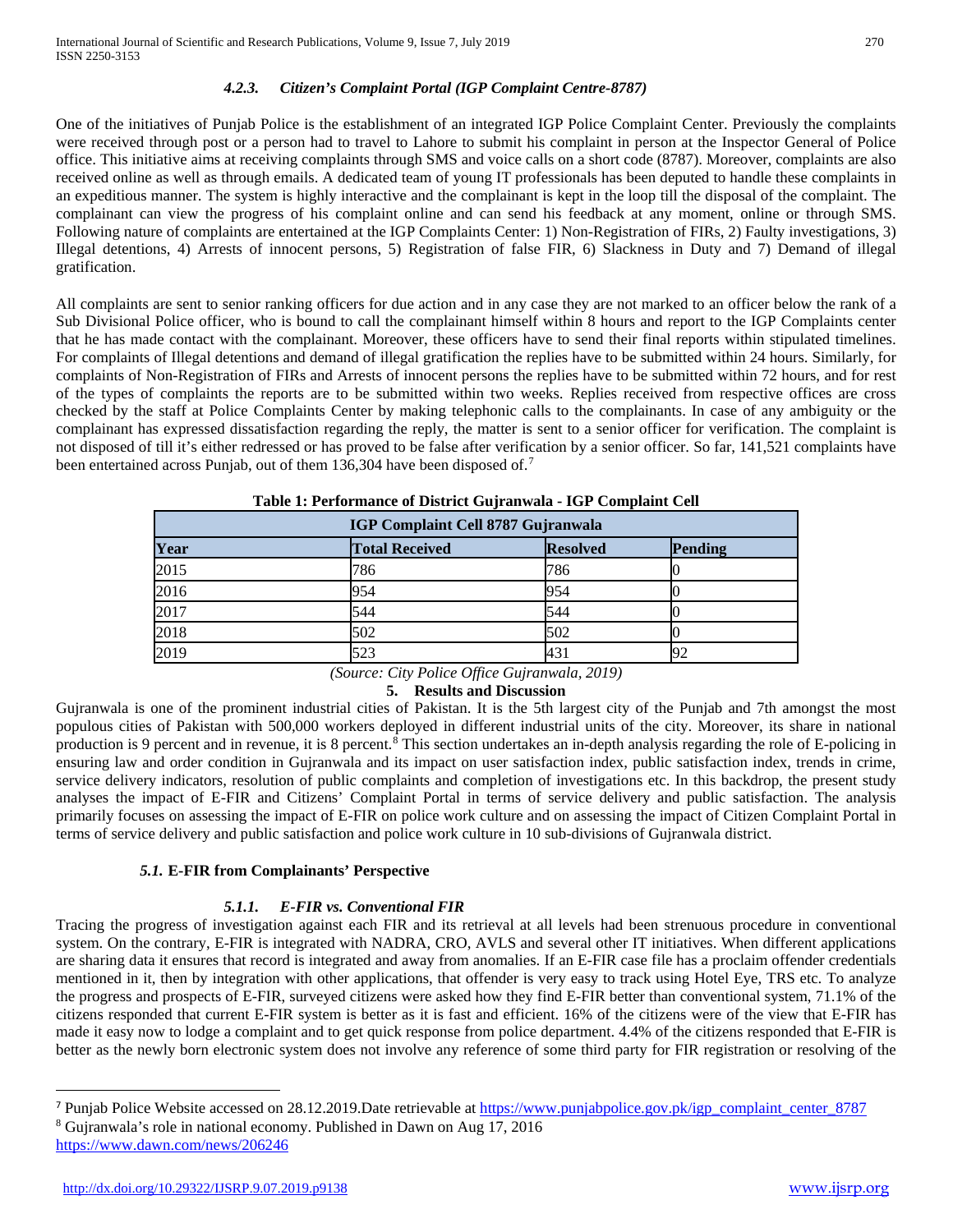matter. Another 4.4% of the citizens responded that E-FIR is better because FIR record can be summarized and retrieved at any point of time.





*Source: Author's own calculations based on surveyed data*

# *5.1.2. E-FIR and User satisfaction*

An important question to be addressed here is the technology absorption and adaptability level of the citizens. Therefore, three different questions were asked from the respondents to determine their satisfaction level which eventually ensures adaptability: 1) When citizens were asked about their computer skills set to see if their low level of computer skills hindered them in using E-FIR, findings revealed that despite either being completely devoid of computer skills (32% of the citizens) or having basic level computer skills (68% of the citizens), none faced any difficulty dealing with electronic system. They reported cooperative behavior of welleducated front desk staff to be the reason behind astonishing results; 2) when the citizens were asked if the time gap between getting FIR registered and action taken on it by department has been reduced, 73.3% of the citizens were of the view that the time gap has been substantially reduced whereas, 22.2% of the citizens responded that although the time gap has been reduced, there is yet a room for improvement and; 3) when citizens were specifically asked if police efficiency has been improved, 78% of the citizens confirmed that the efficiency of police department in Gujranwala has been significantly improved.

#### *5.1.3. Cons of conventional FIR*

Prior to E-FIR, the respondents were suffering from unresponsiveness from the department and unnecessary delay in the proceedings. Not only the system was lethargic, there was huge involvement of risk in the form of chronic data misplacement and theft. Moreover, the process of retrieval of information about a specific case also used to require the complainant to personally visit police stations. However, with the advent of E-FIR, the services of police departments can be accessed by making a call on short code "8787" or by texting on the same number. When sampled population was asked about the problems they faced dealing with conventional FIR system, around 58% of the citizens expressed the apprehension that the previous system was too slow and time consuming, 15.50% of the citizens reported unnecessary delays to be the major barrier and 15.6% of the citizens responded that conventional FIR involved relatively greater opportunity cost of time in the form of visiting the police station personally and opportunity cost of money in the form of getting a number of documents photocopied etc. and undergoing through various formalities.



*Source: Author's own calculations based on surveyed data*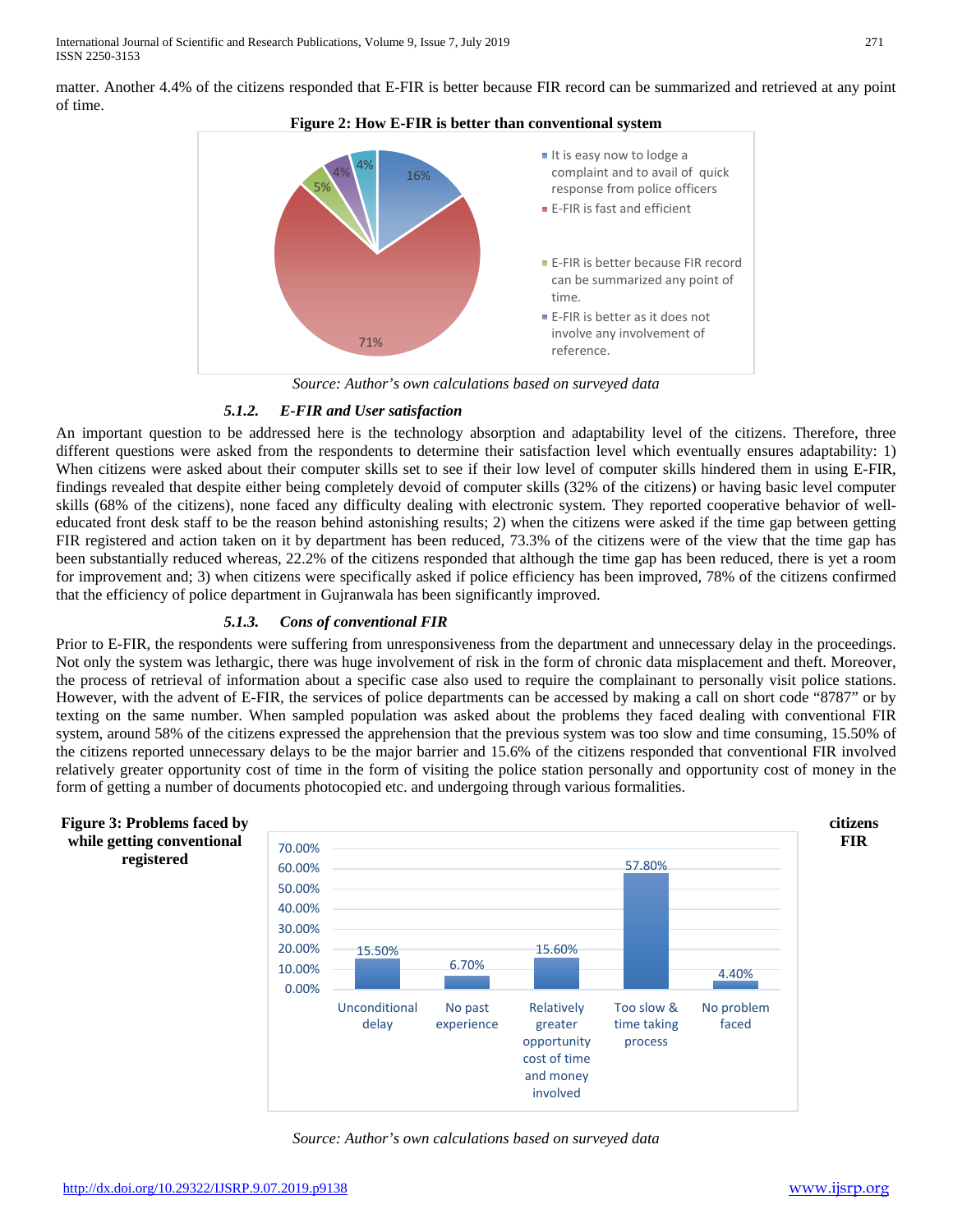# **5.2. E-FIR FROM POLICE OFFICERS' PERSPECTIVE**

## *5.2.1. E-FIR & performance of Police department*

Surveyed population also comprised of Police officers from different Police stations<sup>9</sup> of the district. Police officers being the ultimate users of electronic system were asked to evaluate the performance of E-FIR system with the objective to analyze users' satisfaction. 80% of the police officers were of the view that efficiency of the police department has been significantly improved. 15.6% of the officers responded that E-FIR is convenient and easy to access for public. And 4.4% of the officers responded that it has now become relatively easier to lodge a complaint and to get quick response from police officers.



*Source: Author's own calculations based on surveyed data*

# 5.2.2. E-Policing & Transparency

Police department relies primarily on information<sup>[10](#page-6-1)</sup> which if available on time may significantly reduce crime rate. E-FIR has a proclaim offender credentials section on it what has made it very easy to track the offender using Hotel Eye, TRS etc. Moreover, the status of the criminal remains recorded permanently in system integrated with NADRA, CRO, AVLS and several other IT initiatives. This helps in timely identification and arrest of accused. 98% of the surveyed police officers were of the view that transparency of the system is one of the major contributors towards the successful implementation of the electronic system i.e. it has made FIR readable not only for complainants but also for high police officers who can directly monitor registered FIRs. Moreover, the copies of E-FIR can also be taken directly from front desk. Screenshot below gives pictorial representation of the online portal to which electronic FIRs and complaints are entered. This system is accessible not only for the police officers of a specific police station but can also be viewed by high police officials at Headquarter Lahore.

# *5.2.3. E-Policing & Crime Rate*

When the police officers were asked the impact of E-policing on crime rate, 80% of the respondents responded that crime rate in the district has been declined. Reduction in crime rate has various socio-economic implications for District Gujranwala as it is the leading industrial city of the Punjab with 9% share in national production is 9 percent and 8% in revenue.<sup>[11](#page-6-2)</sup> In such an economically flourishing city, markets take reduction in crime rate is taken as a good news. In this regard, 99% of our respondents confirmed that because of the prevalence of law and order situation, confidence level of markets has also been increased. When the police officers were asked the impact of E-policing on crime rate, 80% of the respondents responded that crime rate in the district has been declined. Reduction in crime rate has various socio-economic implications for District Gujranwala as it is the leading industrial city of the Punjab with 500,000 worker<sup>[12](#page-6-3)</sup> been deployed in different industrial units of the city. Moreover, its share in national production is 9 percent and in revenue, it is 8 percent.<sup>[13](#page-6-4)</sup> In such an economically flourishing city, markets take reduction in crime rate is taken as a good news. In this regard, 99% of our respondents confirmed that because of the prevalence of law and order situation, confidence level of markets has also been increased.

# *5.2.4. E-FIR & Challenges Faced By Department*

The increase in police efficiency and quick responsiveness of the department comes at the cost of various challenges faced by the department. Around 59% of the police officers have expressed the notion that E-FIR has put an additional burden on the department

<span id="page-6-0"></span> <sup>9</sup> PS Ladhewala Warraich, PS Noshehra Virkan, PS Tatlay Aali, PS Sabzi Mandi, PS Khiali, PS Aroop, PS Civil lines, PS Cantt, PS Ahmad Nagar, PS Sohdra, PS City Wazirabad, PS Satellite town, PS Jinnah Road, PS Eminabad, PS People's colony, PS Kotweli, PS GarJakh, PS Baghban pura, PS Model Town, Dhullay, PS Wahndo, PS Muzaffar Gharh, PS Waniky Tarar, PS Gakhar, PS Nidhoki and PS B Division SKP.

<span id="page-6-1"></span><sup>&</sup>lt;sup>10</sup> Information that Police department relies on is of three types: 1) police information (primary, secondary and tertiary), 2) intelligence (prospective, retrospective and applied) and 3) operational strategies (preventive, prospective and reactive) each of which interacts to decode, encode, process and obtain information (Manning, 1992).<br><sup>11</sup> Ibid

<span id="page-6-3"></span><span id="page-6-2"></span><sup>&</sup>lt;sup>12</sup> Gujranwala's role in national economy. Published in Dawn on Aug 17, 2016

<https://www.dawn.com/news/206246>

<span id="page-6-4"></span> $13$  Ibid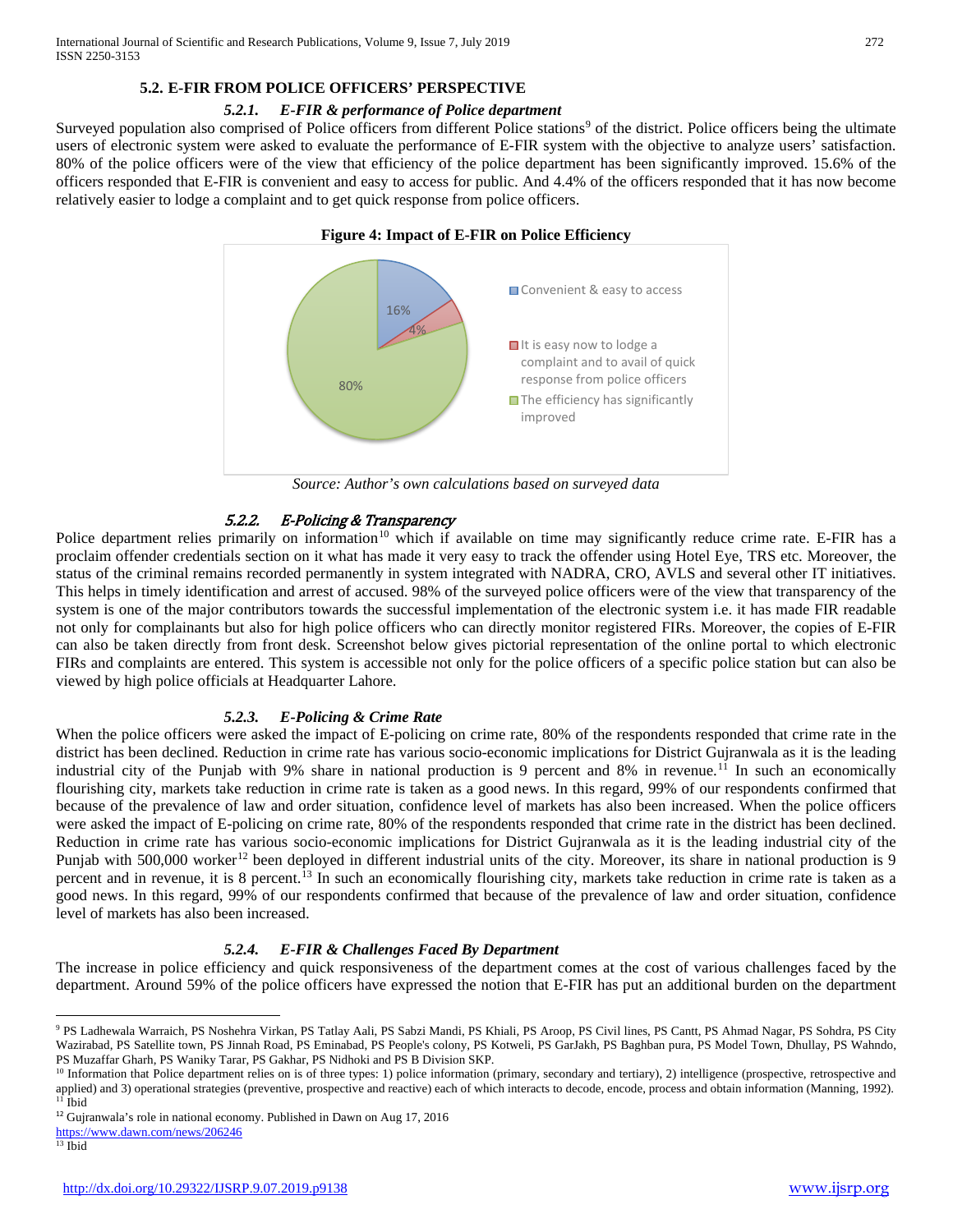by making them alert and active 24/7. They reported that e-policing has made dealing with registered complaints/FIR a time bound procedure for police officers which does not allow them to make any delay in the proceedings. Slow internet is also considered the major challenge that hampers the connectivity of the police department with online portal thereby paralyzing the police efficiency. However, 23% of the officers responded that they find the system rather useful, 19% of the officers responded that they have not faced any challenge so far. Figure 12 shows the response by police officers when asked if E-FIR has made them deal with challenges.

**Figure 5: Challenges faced by police department after the introduction of E-FIR**



*Source: Author's own calculations based on surveyed data*

# **5.3. Citizen's Complaint Portal from Complainants' Perspective**

#### *5.3.1. Citizens' Complaint Portal Vs. Conventional System*

Citizens' Complaint Portal is another online integrated citizen grievance redressal system connecting all government organizations both at Federal and Provincial levels integrating the IGP Complaint Cell 8787, Chief Minister Complaint Cell and Prime Minister Complaint Portal. Citizens' Complaint Portal is equipped with the facility to receive complaints from all over Punjab through: 1) telephonic call on short code "8787"; 2) SMS on 8787; 3) Punjab Police website 4) email; 5) in person and; 6) by post. Moreover, the complainants can check the status of their complaints online using particular complaints credentials given to them at the time of entering a complaint.

Under the light of these initiatives, the surveyed citizens were asked if they find Citizen's Complaint Portal any better in order to determine the adaptability level by them. Our findings reveal that 61.5% of the citizens consider Citizen's Complaint Portal to be better, faster and more efficient compared with conventional system. 17.1% of the citizens responded that it is easy now to lodge a complaint without personally visiting police station and to get quick response from the department. 7.7% of the respondents responded that CCP is better because complaint record can be summarized any point of time and has minimum risk of data misplacement. 3.8% of the complainants responded that CCP is better as it does not involve any involvement of reference or third party. Another 3.8% of the respondents responded that CCP has ensured transparency by digitizing the system.

| <b>Response</b>                                                                                            | <b>of</b><br>Percentage<br>respondents |
|------------------------------------------------------------------------------------------------------------|----------------------------------------|
| CCP is less time consuming, quick and get effective response                                               | 17.1%                                  |
| CCP is fast and efficient                                                                                  | 61.5%                                  |
| CCP is better because complaint record can be summarized at any point of time and has minimum risk of data | 7.7%                                   |
| misplacement                                                                                               |                                        |
| CCP does not involve any involvement of reference                                                          | 3.8%                                   |
| CCP has ensured transparency                                                                               | 3.8%                                   |
| Total                                                                                                      | 100%                                   |

# **Table 2: Citizen Complaint Portal vs. Conventional system**

*Source: Author's own calculations based on surveyed data*

# *5.3.2. Citizen's complaint portal and user satisfaction*

In the light of this massive accountability system, surveyed citizens were asked two different questions to determine their satisfaction level: 1) When asked about how has CCP addressed their matter, 94% of the citizens expressed that their complaints were addressed in a way more efficient than conventional methods of complaint addressal and; 2) when asked about the effect of e-services on time gap between the lodging a complaint lodging and its addressal, around 60% of the respondents surveyed citizens responded that the time gap has been substantially reduced and rapid action was taken against their complaint, 25% of the citizens responded that their complaint was addressed within no time, 11.5% of the citizens responded that their complaint was addressed within an hour whereas, around 6% of the citizens claimed to have their complaints addressed within a day. This confirms not only the improvement in police efficiency but also in public satisfaction.

#### **Figure 6: time gap between complaint lodging and action taken**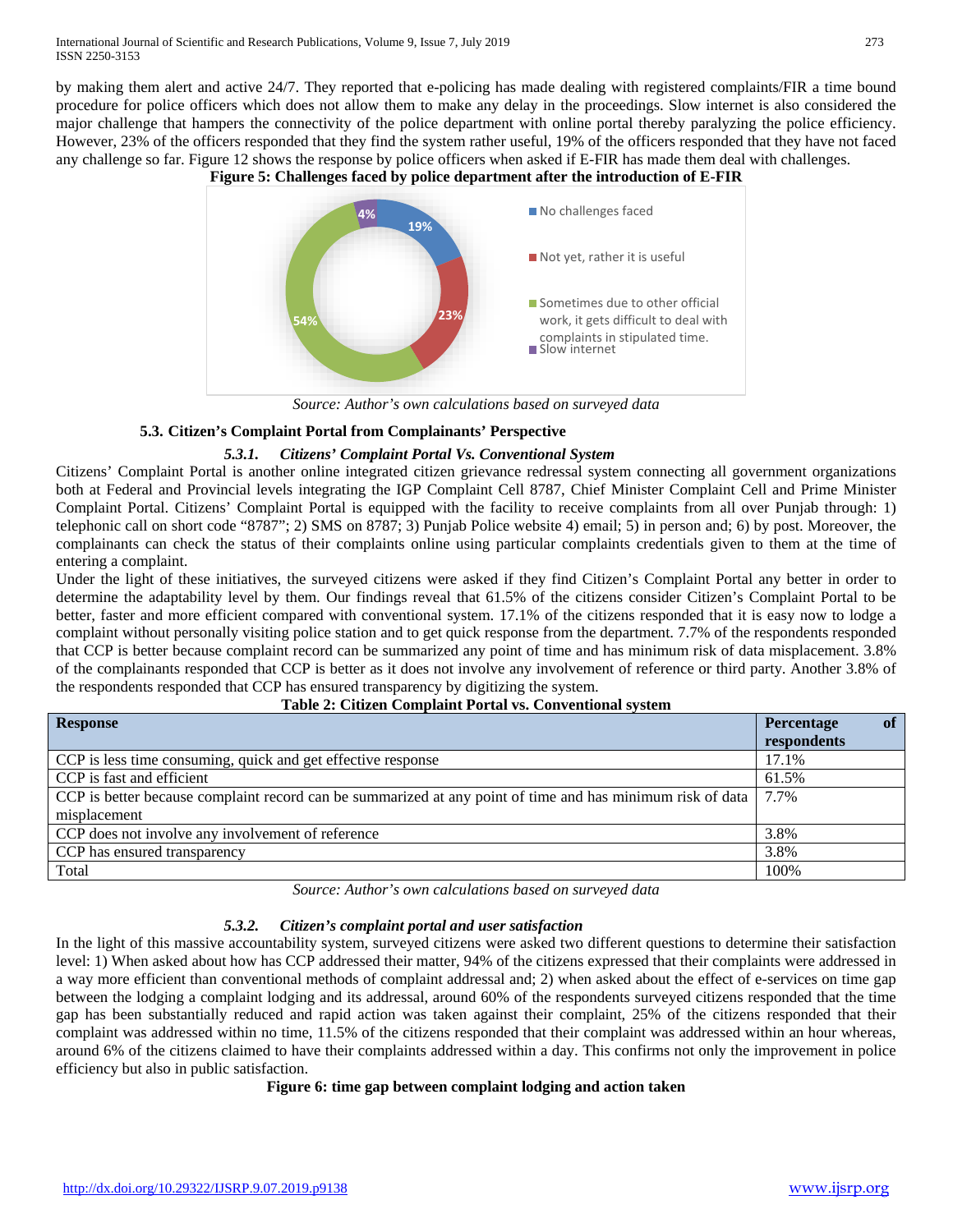

*Source: Author's own calculations based on surveyed data*

#### *5.3.3. Problems faced by citizens before CCP*

As far as the problems that citizens were facing prior to the advent of Citizen Complaint Portal are concerned, 61.5% of the citizens expressed the apprehension that the department had non-responsive behavior previously. However, they claimed to have observed it changing gradually after the introduction of online portal. 11.1% of the citizens responded that prior to front desk system, they used to suffer from unconditional delays due to the lethargic behavior of Mohararr whereas, around 6% of the citizens responded that previous system involved greater opportunity cost of time.



*Source: Author's own calculations based on surveyed data*

# **5.4. CCP from Police Officers' Perspective**

# 5.4.1. CCP's performance and users' satisfaction

When the surveyed police officers were asked to evaluate the impact of digitization on police efficiency, 74% of the police officers expressed that since the responsiveness of the department has been improved, the system has become faster. 10% of the officers responded that the portal has helped the department in maintaining permanent record with no risk of chronic data misplacement. Another 10% of the officers responded that it is convenient to read and access the complaint through e-tag issued by department after receiving applications and 4% of the officers responded that the system has paved path for quick disposal of complaints.

|  |  | Table 3: Impact of digitization on police efficiency |
|--|--|------------------------------------------------------|
|--|--|------------------------------------------------------|

| <b>Response</b>                                                                                  | Percentage  |
|--------------------------------------------------------------------------------------------------|-------------|
|                                                                                                  | respondents |
| Easy to lodge a complaint, no photocopy required (money $\&$ time saved), no reference needed    | 2%          |
| Faster system, rapid action, source feedback, check on police                                    | 74%         |
| It is convenient to read the complaint and access the system through e-tags                      | 10%         |
| Permanent record, no chronic misplacement of data, senior officers directly monitor the progress | 10%         |
| Quick disposal of complaints                                                                     | 4%          |
| <b>Total</b>                                                                                     | 100%        |

*Source: Author's own calculations based on surveyed data*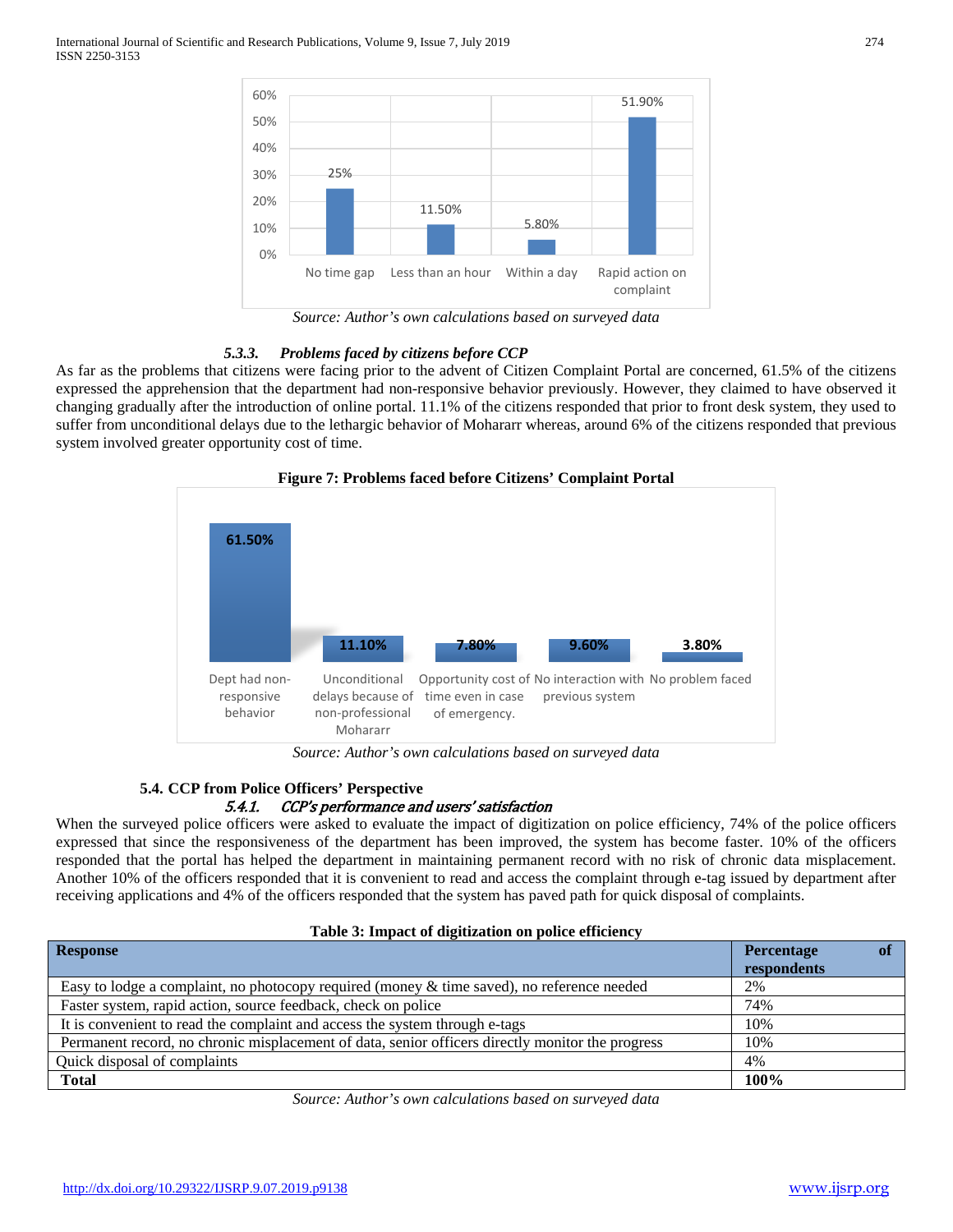## **6. CONCLUSION**

The term e-governance is defined as the process of adapting information and communication technology as a tool for digitizing and automating internal operations of government and facilitating its external interactions i.e. with citizens and agencies (OECD, 2009). Digitization of these operations not only improves the efficacy by reducing the overhead costs but also by minimizing the expected time required for proceedings. It is relatively a new branch within the field of information systems and economies around the globe have launched various projects targeting the provision of electronic services to the citizens. (Patel & Jacobson, 2015). The success of e-government depends much on how an economy works and how the information related to the changes within the government body flow to the citizens. E-government is more about transforming government so that it can become more citizen-centric. Information technology is playing a very important role in the life of people all over the world and is changing the life of people and changing the rules of business. E-government has been one such area whereby government is using Information and communication technologies (ICTs) to provide speedy and efficient services to people at large. Although the aim of e-government is to enrich the lives of citizens, business, employees and other agencies the journey is not smooth and without obstacles. Obstacles like citizen awareness about eservices, and shortage of skilled and technical workers in this direction poses major obstacles towards e-government in developing economies. Also the complexity in e-government program is very wide and this poses major challenges before the government machinery to implement on a larger scale.

Information and Communication Technology (ICT) is believed to have brought positive changes in the efficiency of police department. The implementation and adoption of innovative technology is assisting to fight against criminal violence, terrorism and has made the process of filing complaints quicker and easier in district Gujranwala. Not only has it exerted a significant impact on the efficiency of police department but the prevalence of law and order condition has also declined the crime rate which in turn has increased market level confidence in the district thereby contributing to make Gujranwala a prominent industrial hub and economically stable district.

#### **7. POLICY RECOMMENDATIONS**

It is important to note the recommendations given by police officers for the better functioning of the department. 30% of the challenges ridden officers recommended that grace period should be given observing the progress of IO & there should not be any rapid action against IO. 20% of the respondents responded that high speed internet should be provided as slow internet has tendency to completely paralyze police efficiency. Moreover, the officers also stressed that front desk should be integrated with NADRA system to make the functioning of the system more efficient and reliable. 22% of the respondents recommended that feedback should be gotten from neutral observers instead of parties involved in a criminal or civil activity otherwise it would result in negative feedback. 12% of the officers recommended that due to work load, sometime it gets difficult to address complaints in stipulated time therefore, complaint addressal hours should be relaxed. 4% of the officers recommended that more initiatives with modern tools should be introduced to enhance the performance of the department such as training of IOs into modern POLCOM system.



#### **Figure 8: Recommendations for improvements**

*Source: Author's own calculations based on surveyed data*

Apart from these, the effectiveness and efficiency of police department can also be enhanced by improving police-public relation. In this regard, the role of media cannot be neglected. One such attempt is to broadcast police activities in the community and also to